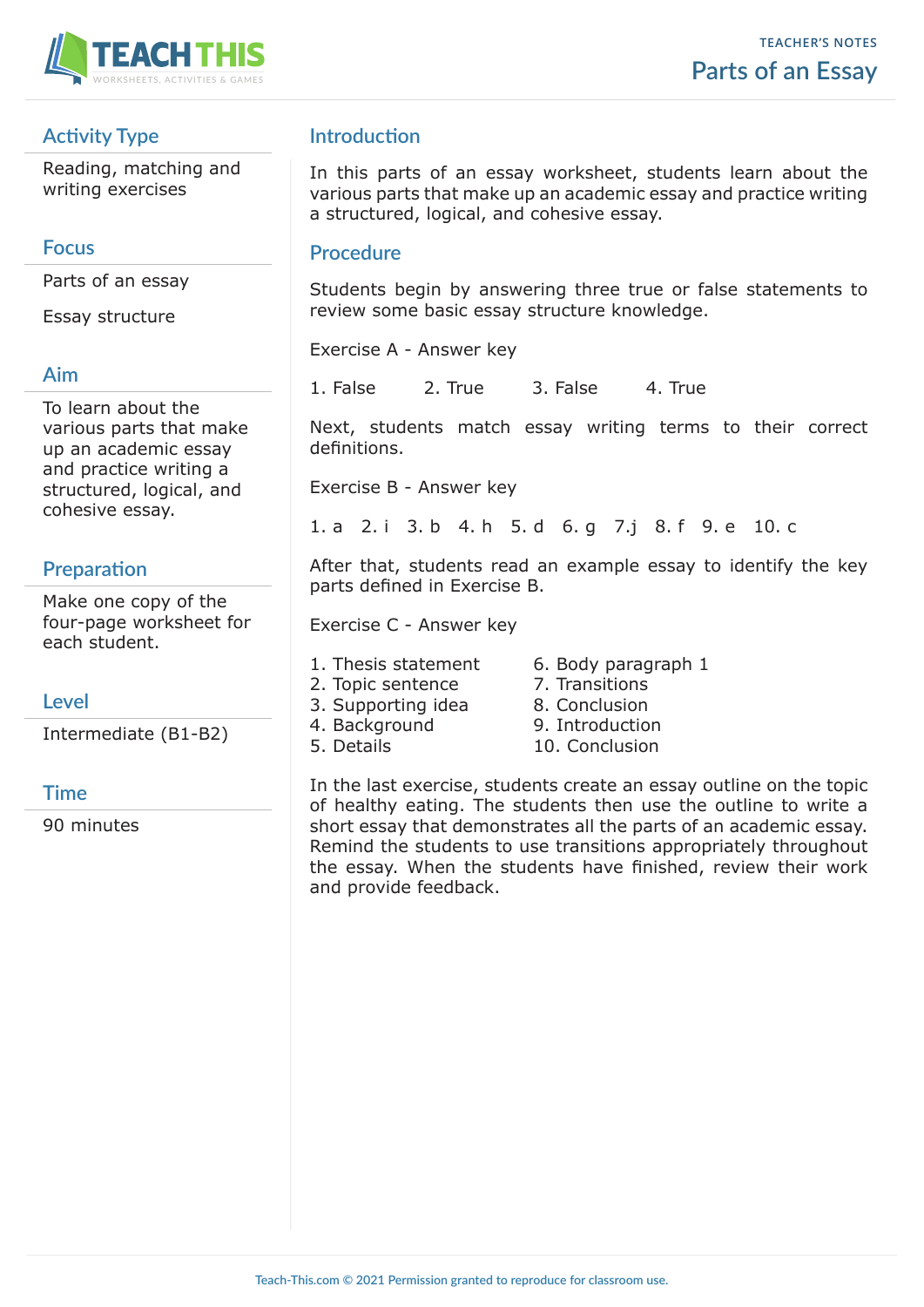

#### **A. What do you know about academic essay structure? Are the following statements true or false?**

- 1. Essays and paragraphs have a very different structure. ..............
- 2. Essays must have a logical and cohesive structure. .................
- 3. Topic sentences introduce the main idea of an essay. .............
- 4. Concluding sentences are not always required. ................................



**B. Match each term below to its correct definition.**

|    | a. Introduction<br>c. Transitions<br>d. Topic sentence<br>b. Thesis statement                                           |
|----|-------------------------------------------------------------------------------------------------------------------------|
|    | e. Conclusion f. Concluding sentence g. Supporting ideas                                                                |
|    | h. Body paragraphs<br>i. Background<br>j. Details                                                                       |
|    | 1. : is the first paragraph in an essay. It introduces the topic and<br>indicates the focus of the essay.               |
|    | some general information about it.                                                                                      |
|    | of the introduction. It expresses the main idea or purpose of the<br>whole essay.                                       |
|    | ideas and supporting details are discussed.                                                                             |
|    | idea or central focus.                                                                                                  |
|    | sentence and provide support for its main idea.                                                                         |
|    | 7. : usually follow supporting ideas and develop them through such<br>things as explanations, examples, or definitions. |
|    | idea.                                                                                                                   |
| 9. | thesis statement and summarises the key points discussed in the<br>body paragraphs.                                     |
|    | 10. : words or phrases that link important ideas within a paragraph or<br>between paragraphs.                           |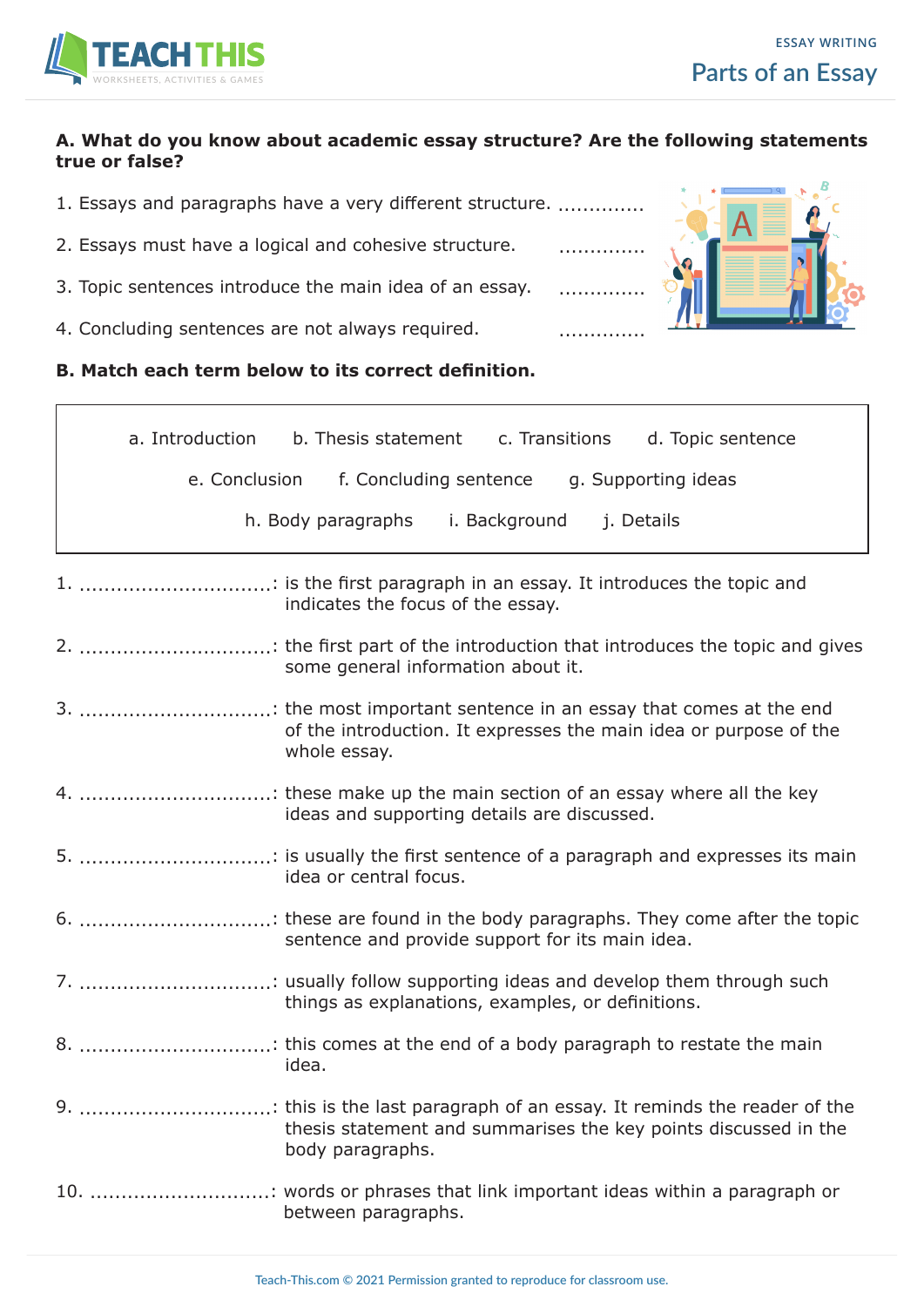

#### **C. Read the essay and label each item 1-10 below with the corresponding part of the essay from Exercise B.**

Fast food is very familiar and pervasive with famous brands such as MacDonald's and KFC found almost everywhere. Fast food is in some ways controversial and has inspired a movement to counter its influence. This counter movement is known as slow food, and it started in Italy in 1986 to offer an alternative to fast food. This essay will explain what the slow food movement is, and why it is good for the environment.

To begin with, slow food sees itself as a philosophy about how food is produced and consumed that is different to fast food in almost every way. The first difference between these two approaches to food centres on health. For example, fast food's negative impacts on health include obesity, heart disease, and diabetes. This is because fast food is typically highly refined and high in sugar and fats. On the other hand, slow food tends to be very healthy as it emphasises food that is more natural and fresh. In addition, the other key difference between them is reflected in their names. Fast food is made for speed and convenience to allow busy people to eat on the go. Conversely, slow food is a more relaxed style of eating. In fact, the main ethos of the movement is "slow and relaxed enjoyment", meaning that both the preparation and the consumption of food should not be rushed but enjoyed slowly so that the experience can be savoured. To sum up, slow food is the very antithesis of fast food.

Another feature of slow food is that it aims to be environmentally sustainable. The first reason why is that slow food is typically unprocessed, which means it has less of an environmental impact. Processing food is an energy intensive undertaking requiring large amounts of water and energy. As slow food focuses on the consumption of food that is seasonal and in its natural state, it requires fewer natural resources for its production. In addition, the transportation of slow food burns less fossil fuel. This is because it promotes local production and consumption, which means food is transported across much shorter distances. In contrast, most of the food we eat is not grown in our local areas but transported from far away, including places on the other side of the globe.

In conclusion, slow food is very much unlike fast food and is better for the environment. Slow food is healthier, more enjoyable, and consumes fewer natural resources. Thus, slow food is an approach to eating that should be widely encouraged.

| 2. The sentence beginning with, "To begin with "                    |
|---------------------------------------------------------------------|
| 3. The sentence containing the phrase, "the other key difference "  |
| 4. The very first three sentences of the essay.                     |
| 5. The last two sentences in the second body paragraph.             |
| 6. This is the only paragraph that ends with a concluding sentence. |
|                                                                     |
|                                                                     |
|                                                                     |
| 10. This is often the shortest paragraph in an essay.               |
|                                                                     |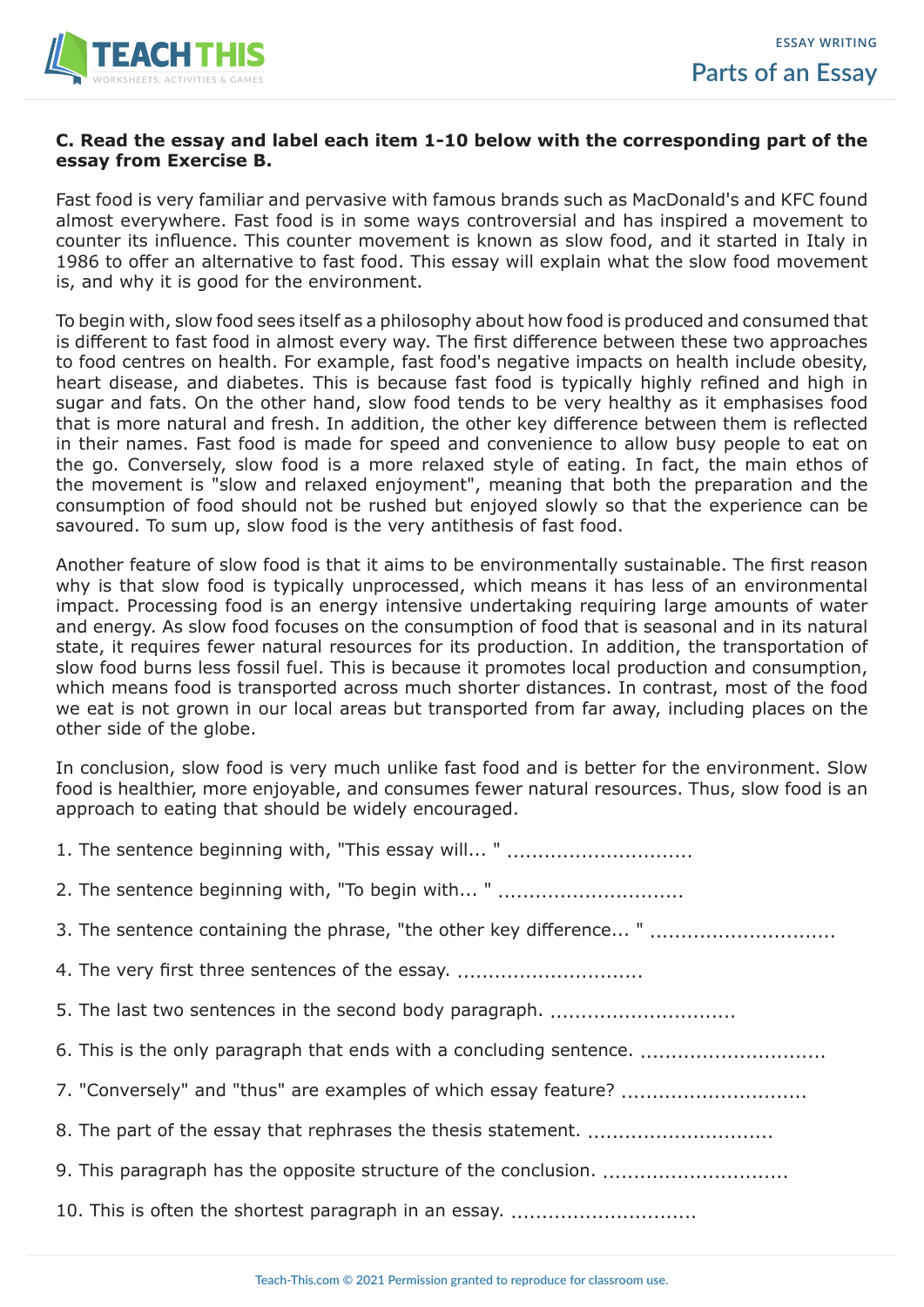

#### **D. Create an essay outline on the topic of healthy eating using the form below. Begin by brainstorming some ideas in the box and then complete the outline. Remember to only use key words and short phrases in your outline.**

**Topic**: The Benefits of Healthy Eating.

#### **Introduction**

| <b>Body paragraph 1</b> |
|-------------------------|
|                         |
|                         |
|                         |
|                         |
|                         |
| <b>Body paragraph 2</b> |
|                         |
|                         |
|                         |
|                         |
|                         |

\* A conclusion is not required in an outline as it simply recaps ideas already discussed in the essay. Conclusions never include new or additional information.